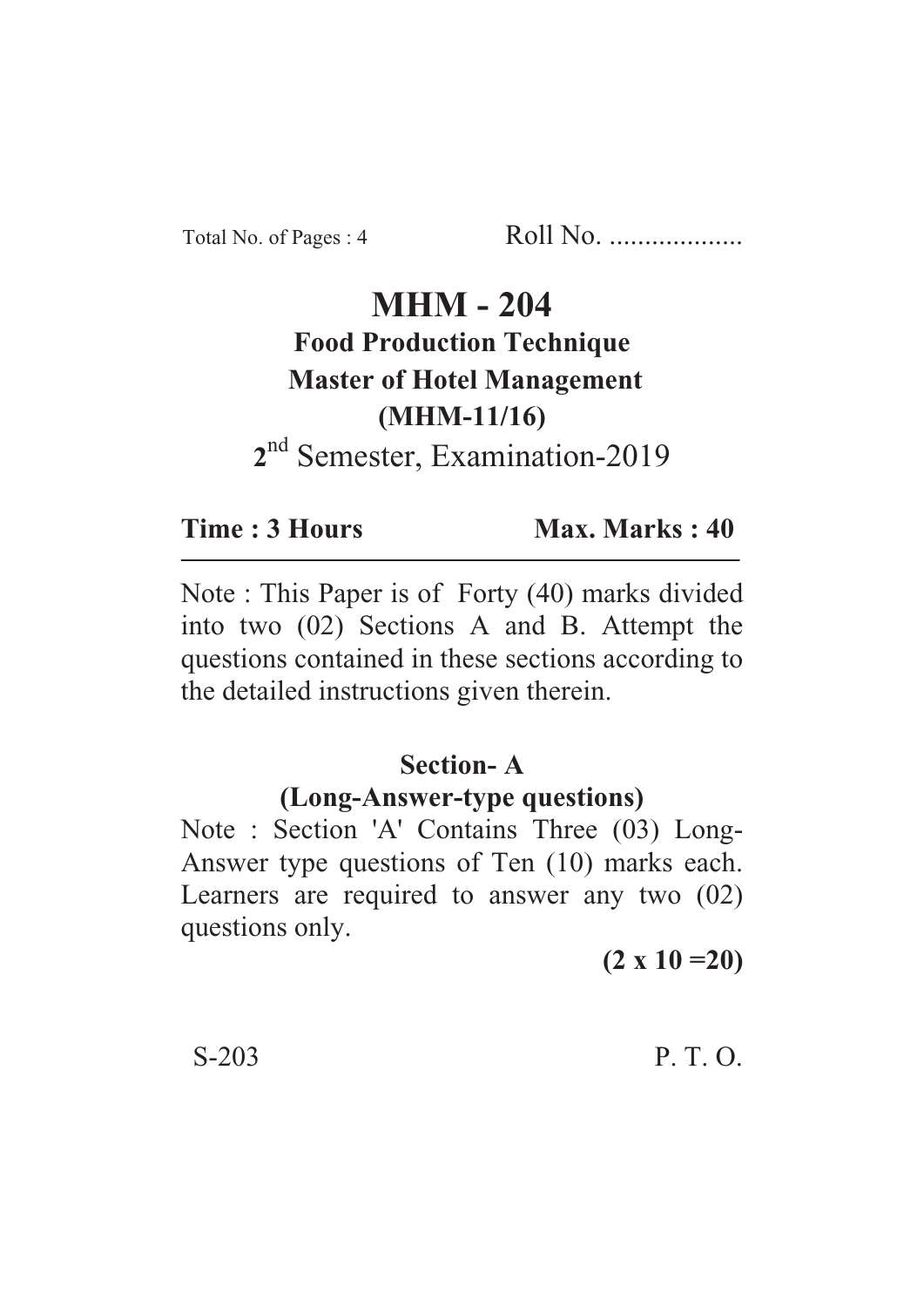- **(2)**
- 1. Enlist essential ingredients for bread making along with their role in bread production.
- 2. Classify soups and give two examples of each.
- 3. What are the characteristics of Chinese cuisine?

### **Section - B**

## **(Short-Answer-Type questions)**

Note : Section 'B' contains six (06) Short- answer type questions of Five (05) marks each. Learners are required to answer any Four (04) questions only.

**(4x5=20)**

S-203